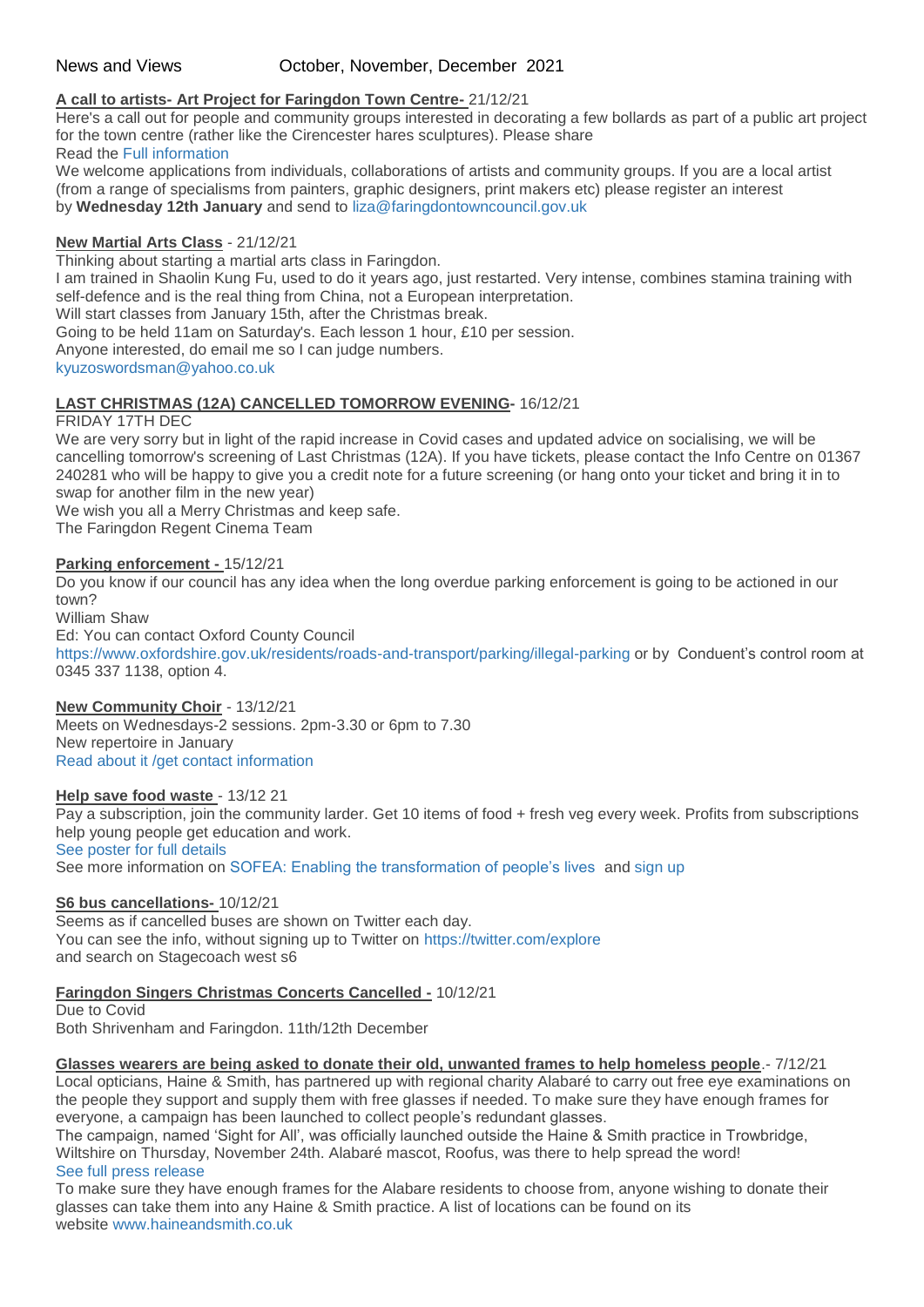# **Craft Fair ++ today -** 4/12/21

Lovely morning in the Square - stalls of all sorts, carol singing, and wonderful brass band - all in the winter sunshine. Lots of things to buy at the Craft Fair in the Corn Exchange too. Plenty of opportunity to get a hot drink and chat to friends and neighbours. A super start to Christmas.

# **Mock Battle Radcot Bridge** - 4/12/21

Could you tell me if there are any plans in the future to hold another mock battle at Radcot Bridge? Geoff Jills

[gillimot28@gmail.com](mailto:gillimot28@gmail.com) *Ed: Possibly worth contacting the Sealed Knot*

# **Parking enforcement** - 2/12/21

Oxfordshire County Council has appointed Conduent as the enforcement contractor for the Districts, which includes Faringdon.

You can report issues of illegal parking either by our website

<https://www.oxfordshire.gov.uk/residents/roads-and-transport/parking/illegal-parking> or by contacting Conduent's control room at 0345 337 1138, option 4.

# **Crime in Faringdon-** 30/11/21

I've just come across thi[s](https://crimerate.co.uk/oxfordshire/great-faringdon#:~:text=Summary%20of%20Crimes%20in%20Great%20Faringdon%20This%20Year,%20%203.16%20%2010%20more%20rows%20) [https://crimerate.co.uk/oxfordshire/great-faringdon](https://crimerate.co.uk/oxfordshire/great-faringdon#:~:text=Summary%20of%20Crimes%20in%20Great%20Faringdon%20This%20Year,%20%203.16%20%2010%20more%20rows%20)

'*Great Faringdon is among the top 5 most dangerous small towns in Oxfordshire, and is the 61st most dangerous overall out of Oxfordshire's 322 towns, villages, and cities. The overall crime rate in Great Faringdon in 2020 was 50 crimes per 1,000 people.* ' Link on homepage

[Here are the figures from the Police](https://www.police.uk/pu/your-area/thames-valley-police/faringdon/)

# **9 more houses off Fernham Road SN77LB** - 29/11/21

[P21/V3041/FUL](https://data.whitehorsedc.gov.uk/java/support/Main.jsp?MODULE=ApplicationDetails&REF=P21/V3041/FUL) (Full Application) Minor Proposal: Erection of 9 no. two storey dwellings (5no.detached and 4no. semidetached)

Faringdon Town Council **STRONGLY OBJECTS** to this application based on traffic levels, parking, road noise, air quality, cycle paths, amenities

Read full statement: [https://www.faringdontowncouncil.gov.uk/response-o-planning-application-land-at-fernham-road](https://www.faringdontowncouncil.gov.uk/response-o-planning-application-land-at-fernham-road-faringdon-sn7-7lb/)[faringdon-sn7-7lb/](https://www.faringdontowncouncil.gov.uk/response-o-planning-application-land-at-fernham-road-faringdon-sn7-7lb/)

You can make comments via the [planning application](https://data.whitehorsedc.gov.uk/java/support/Main.jsp?MODULE=ApplicationDetails&REF=P21/V3041/FUL) to VWHDC until 2/12/21.

# **Pump House Project crafts** - 29/11/21

THE NEW Spring WORKSHOPS ARE HERE! BOOK YOUR SPACE NOW! [crafty.crew@thepumphouseproject.org.uk](mailto:crafty.crew@thepumphouseproject.org.uk) Please allow more than a week for a response, this is a part time role and I always respond, Thank you for your patience. New prepayment required, details will be provided in email reply of your booking. Workshops from talented tutors. Learn new techniques and have something decorative to show for it. See [The Pump House Project -](https://www.thepumphouseproject.org.uk/) Home

# **Footpath to Wicklesham from Park Road, Oriel cottages -** 26/11/21

The developer of Oriel gardens has plans to cut through the path that crosses the field from Park Road and A420 to create a road to c10 houses in another part of the development.

This path is frequently used by walkers.

The Countryside Access team has raised many questions. [You can read their response here](http://weebly-file/1/4/7/6/14765418/path_to_wicklesham_2021-11-10_response.pdf)

# **Trees removed in error along Park Road -** 26/11/21

More trees than necessary/planned were removed by the developer/their contractors along Park Road. VWHDC raised an enforcement case and this is the response:

*Thank you for reporting your concerns regarding the removal of trees on the highway at the above location. The developer has not accepted responsibility for the removal of the trees but has agreed to replant with appropriate replacements. Oxfordshire County Council as the Highways Authority will now liaise with the developer to agree the specification and position for the replanting.* Ed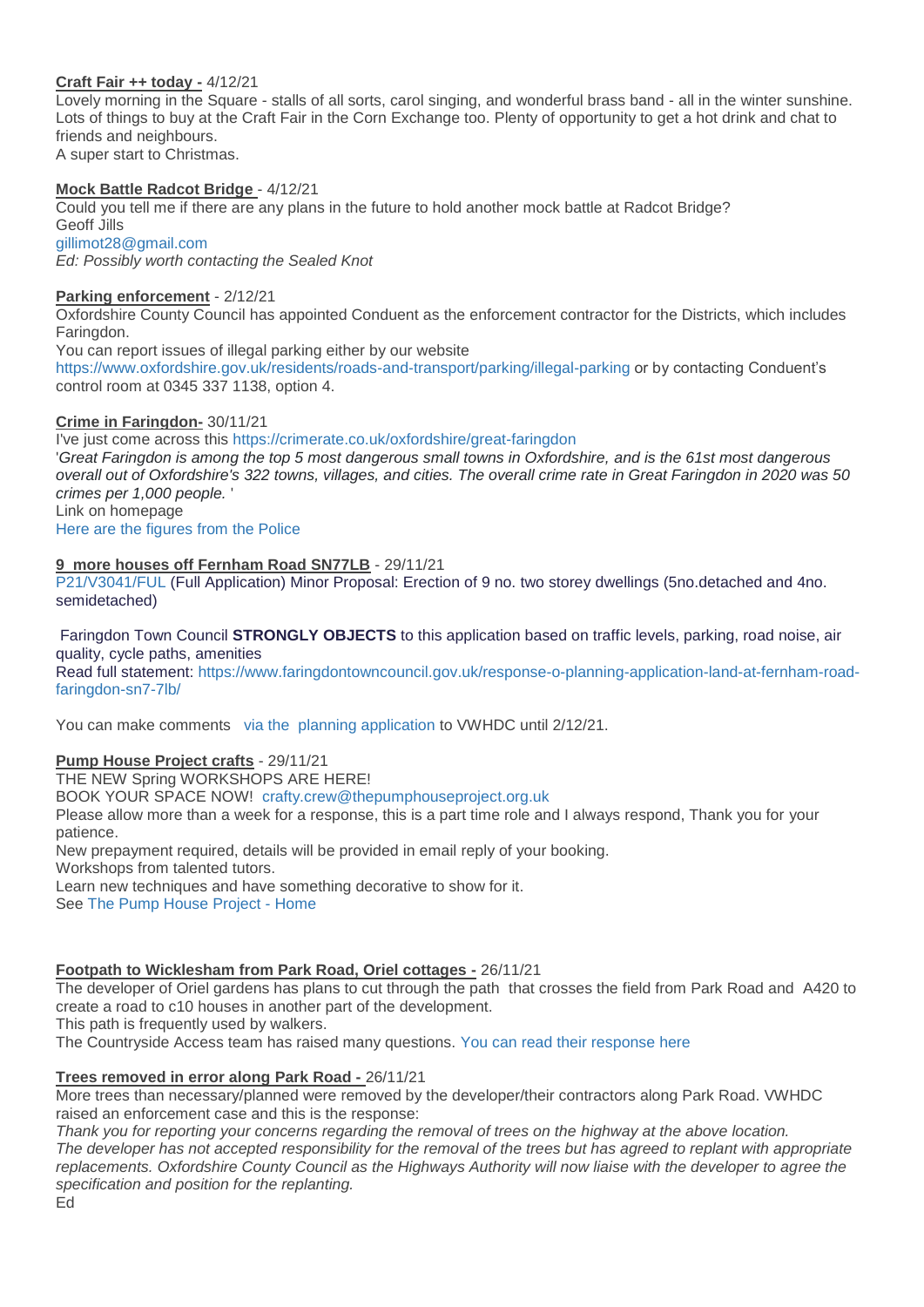# **The Magazine:** - 24/11/21

Very impressive - I can see why it's not printed and delivered to every home! Struggling with it brought me into the 21st century!

I've often thought Faringdon ought to market itself as an "eating hub" as we have so many and diverse eateries and drinkeries.

Mary Beck

### **New Faringdon Town Magazine -** 22/11/21

Faringdon is a place steeped in history, packed with personality, and bursting with quirky humour, so we wanted to showcase every inch of our local community in this fantastic first edition.

As well as our top picks of local events – from Farmers markets to Gin Festivals – we're highlighting all that Faringdon has to offer, covering music, history, art, literature, theatre and so much more!

Elsewhere, Al Cane Photography tells us all about our town's musical past, present and future, we explore

Faringdon's fame, fun and foolish frolicking with Esther Lafferty, and we discover local charities that really do deserve our attention.

With such an enormous and jam-packed edition, we can't begin to cover it all, so you'd best have a read and find out yourself!

Click below to dive in, see you next time…

[https://library.myebook.com/.../faringdon-town.../3744/](https://library.myebook.com/FYNE/faringdon-town-edition-one/3744/?fbclid=IwAR0CWrXEzjMda0NQHZ9uiWTgf-I9jpLIFQjmSn6vjMSqyYfINE1gcD6Xrb8)

### **Parking-** 21/11/21

I asked a friend from Wantage whether she'd seen any traffic wardens there- none seen. My guess is that Oxfordshire CC either hasn't employed wardens yet, or have started in the bigger places.

Maybe Bethia the county councillor will tell us. Name Supplied

### **Re : Parking.**- 20/11/21

Has anybody on the council, given any thought to introducing Parking Permits for residents only, this would go some way preventing long term parking by people not from the town. Alternatively, we could ask the council to retain David Attenborough of Steve Backshall to seek out the near extinct Traffic Warden. Name supplied

### .**re. parking**.- 19/11/21

I wouldn't hold your breath for a Traffic Warden to turn up. OCC can't even remove graffiti off road signs here that was reported to them in August. Mark Lunnon

### **Parking**.- 19/11/21

As has already been mentioned, the vehicles parked dangerously/thoughtlessly/illegally are still in evidence around the town, in fact more so it seems as the population increases, and home deliveries become more popular, so where is the traffic warden then? conspicuous by their absence I would say.

The County council have always seen Faringdon as the back end of the county, those of us that were born and raised here know this to be a fact, it's been going on for decades, Abingdon Witney and Wantage have always had their meals at the county's table, we've had the crumb's underneath, so to now think it's all going to change because OCC now have the power to enforce parking laws is ridiculous, nothing is going to change. I always smile to myself about the two free hours in the car parks, which are always nearly half empty, when you can park where you like for as long as you like on any road around the town centre with impunity. Name Supplied

### **Parking** - 19/11/21

I am in full agreement with the comment on parking, 19/11/21. Nobody cares about where they park. London St is no better, Coxwell street is no better, and Canada Lane is as congested as ever. Doesn't the Highway Code say that you should not park near school gates.

Why did we think anything would change, nothing has changed. Nothing will change until somebody takes charge of enforcing the parking regulations, and sticks to them. And let's face it, with all the new housing, it can and will only get worse.

### Name supplied.

Ed: *Oxfordshire County Council is responsible for onstreet parking enforcement. ( from 1/11). I have yet to see a traffic warden*

# **Faringdon and District Community First Responders** - 19/11/21

Community First Responder (CFRs) are volunteers who come from every walk of life. What they have in common is their desire to make a difference by volunteering to attend medical emergencies in their local and surrounding communities. As such, they can often reach a potentially life-threatening emergency in the first vital minutes before the ambulance crew can get to the scene.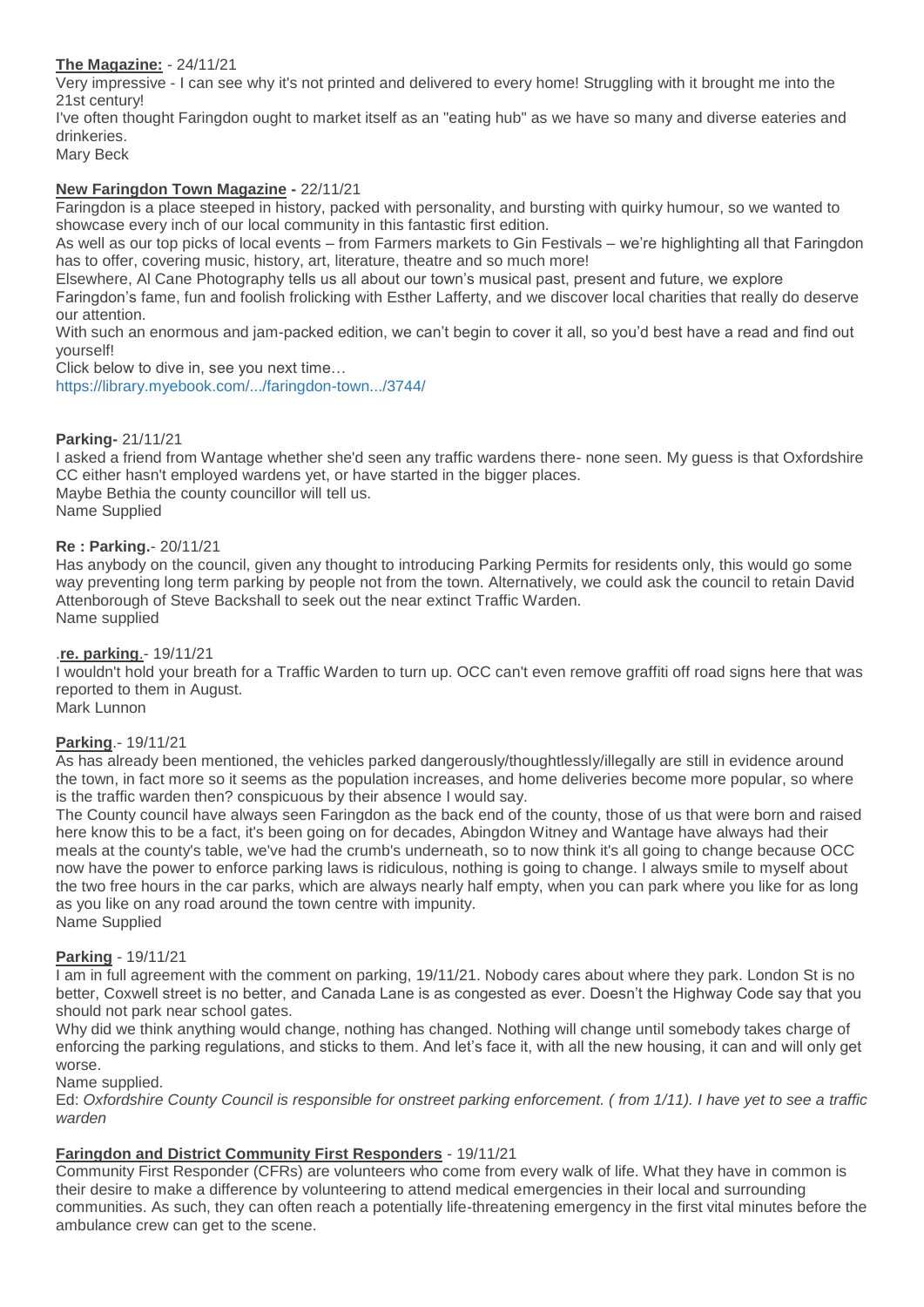The Faringdon and District team comprises eight CFRs who live in Faringdon, Great Coxwell, Kelmscott, Stanford in the Vale, Buckland, Southmoor and Kingston Bagpuize. In total, they have been responding for 80 years and regularly commit over 600 hours of their time each month.

Recently, all members of the team were presented with a commemorative coin in recognition of their 'outstanding service and commitment' to South Central Ambulance Service during the COVID-19 pandemic.

Over the last few years, many members of the team have studied for and now been awarded a nationally recognised qualification in ambulance service first responding. Topics covered include: assessment of casualties; basic airway management; basic life support and external defibrillation; management of medical conditions and injuries; and the emergency care of wounds, bleeding and trauma.

Some members of the team have also completed the National Volunteer Certificate from NHS Health Education England.

The South Central Ambulance Charity (Registered Charity no 1049778) exists to raise funds to support the work CFRs do by providing money for services, projects and equipment that is not supplied by Government NHS funding. If you would like to help us by making a contribution, please visit the charity's Just Giving page at <https://www.justgiving.com/scas>

For more information about CFRs, please visit [www.scas.nhs.uk/our-services/community-and-co-responders/](http://www.scas.nhs.uk/our-services/community-and-co-responders/)

# **Parking**- 19/11/21

I know it's early days but the new civil regulations came into force on 1st November and wow what a difference it's made.Cars still parked on pavements, double yellow lines etc.London street is a joke,Coxwell road is the same when are the people responsible for parking infringements going to do something about it. Looks like a load of hogwash what''s changed NOTHING. Name supplied.

# **Lloyds Bank- application to become a takeaway-** 17/11/21

See [Planning Application P21/V3173/FUL \(whitehorsedc.gov.uk\)](https://data.whitehorsedc.gov.uk/java/support/Main.jsp?MODULE=ApplicationDetails&REF=P21/V3173/FUL#exactline)

# **The Wilderness, Southampton St-** 16/11/21

[Here's plan that has just been published.](http://weebly-file/1/4/7/6/14765418/wilderness.jpg)

### **Faringdon Library to be refurbished Spring 2022** - 15/11/21

Tell Oxfordshire CC what you think of the plans- only takes a minute or two [Faringdon Library Enhancement | Let's Talk Oxfordshire](https://letstalk.oxfordshire.gov.uk/faringdon-library-enhancement-2022?fbclid=IwAR2NDctilbeL7DYpx0lWCK7AVjRL1gm54vSAC1-Ty2tOrjpXskJ2P-5S1So) Survey closes 31/12/21

**Free Parking in Faringdon in December** - 13/11/21 Faringdon – Saturdays 27 November, and 4 and 11 December On the above days there's no need to display a ticket [See news release](https://www.whitehorsedc.gov.uk/parking/call-for-people-to-buy-local-as-free-parking-days-returns-in-the-run-up-to-christmas/)

# **New Community choir in Faringdon -** 12/11/21

Every Wednesday. Two sessions 2pm - 3.30 6pm-7.30 £ per session. Choose which suits you best United Church Hall Run by Rachel Williams Sign up form: [https://docs.google.com/forms/d/e/1FAIpQLSeE3ICDUFoMJZtzplIVWW\\_9W8CqECstC1DTs4XAvYzQGeBjrw/vi](https://docs.google.com/forms/d/e/1FAIpQLSeE3ICDUFoMJZtzplIVWW_9W8CqECstC1DTs4XAvYzQGeBjrw/viewform?usp=sf_link) [ewform?usp=sf\\_link](https://docs.google.com/forms/d/e/1FAIpQLSeE3ICDUFoMJZtzplIVWW_9W8CqECstC1DTs4XAvYzQGeBjrw/viewform?usp=sf_link)

# **Bethia Thomas now Deputy Leader of VWHDC** - 11/11/21

[New Vale of White Horse District Council Deputy Leader announced -](https://www.whitehorsedc.gov.uk/vale-of-white-horse-district-council/new-vale-of-white-horse-district-council-deputy-leader-announced/) Vale of White Horse District Council [\(whitehorsedc.gov.uk\)](https://www.whitehorsedc.gov.uk/vale-of-white-horse-district-council/new-vale-of-white-horse-district-council-deputy-leader-announced/)

# **White Hart Roundabout to open 14/11/21** - 11/11/21

[Reconstruction work at White Hart roundabout nearing completion | Swindon Borough Council](https://www.swindon.gov.uk/news/article/704/reconstruction_work_at_white_hart_roundabout_nearing_completion)

# **Lloyds Bank Mobile branch** - 11/11/21

Link to Faringdon dates is now on the Home page of this site

# **Survey - GP Services** - 11/11/21

Do you live in Buckinghamshire, Oxfordshire or Berkshire? Are you registered with a GP? We are inviting to complete a short survey about how your GP Practice communicates with you.

To get involved, please go to the following link: <https://jointheconversation.scwcsu.nhs.uk/your-views-are-needed> the survey should only take about 5 minutes.

The survey is open for feedback until Sunday 21 November, so please do take the time to complete and share with friends, family and colleagues.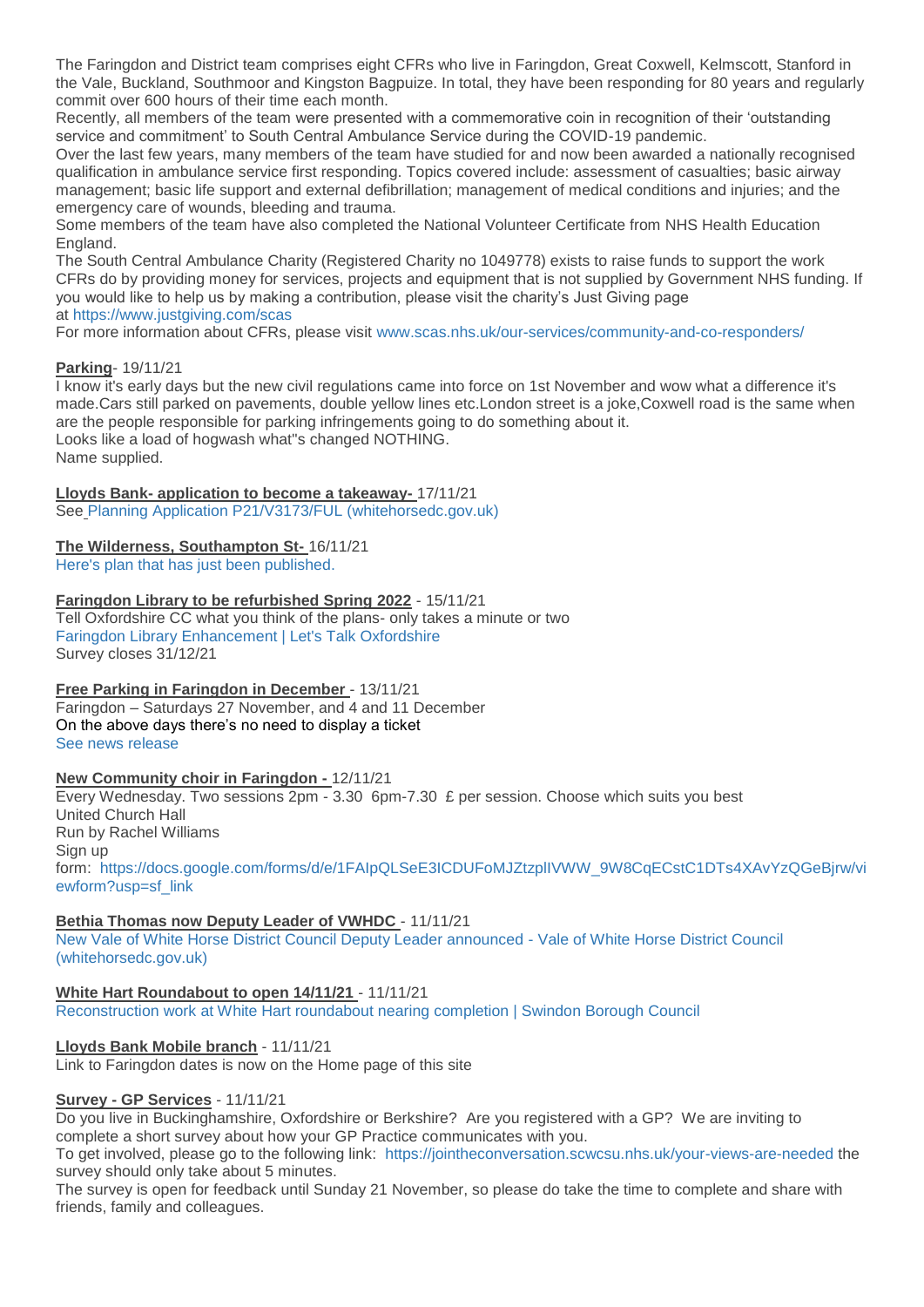# **Rotary Young Citizen Award** - 9/11/21

The Rotary Club of Faringdon & District is inviting nominations for The Rotary Young Citizen Award which recognises young people who, whether in their own family, school, local community or even nationally have excelled themselves deserving recognition and reward.

The awards can be for individuals or groups who have made a positive difference. For example: they might be champions in their school or local community, have gone the extra mile to help others, young carers, fundraisers, volunteers. They might have overcome adversity or have shown particular courage in some way.

Nominations are invited for those aged 9-to-25 on 31st August 2021.

Local winners will receive a prize and a certificate of recognition. The best will go forward to a national competition where awards will be presented at the Rotary Volunteer Expo being held at the NEC Birmingham.

Do you know a young person who deserves recognition? Nominations must be with Faringdon Rotary by Friday 21st January 2022. For full information and a nomination form, private message Rotary on: [facebook.com/faringdon.rotary](http://facebook.com/faringdon.rotary) or use the contact link on their website: [https://faringdonrotaryclub.org](https://faringdonrotaryclub.org/) 

**Fortnightly garden waste collection resumes -** 7/11/21 Garden waste - [Vale of White Horse District Council \(whitehorsedc.gov.uk\)](https://www.whitehorsedc.gov.uk/vale-of-white-horse-district-council/recycling-rubbish-and-waste/garden-waste/)

### **Proposed Retirement Homes, Canada Lane-** 6/11/21

Mc Carthy and Stone. 50 properties in a 3 storey building, parking, charging points, grounds. On former Tetronics site and 53 and 55 Gravel walk) Car access off Canada Lane. See Our Proposal – [Faringdon \(mccarthystoneconsultation.co.uk\)](https://mccarthystoneconsultation.co.uk/faringdon/our-proposal/)

# **Courses at the Pump House-** 2/11/21

Sewing, Spanish, reflexology, aromatherapy [See poster](http://weebly-link/267885977289169690)

### **British Championships Artistic Roller skating for Dance** - 2/11/21

Results for Faringdon Artistic Roller Skating Club 3rd place for Eartha Peacock in the under 8 year old category 11th place Isabella White. In the Mini category 11th place Marla Peacock in the Espoir category 9th place for Emily Robinson in the Junior category Skaters returned to skating after having 18 months off due to Covid Tough to get back on skates with very little time to prepare for British Championships but skaters worked hard. Congratulations to them all. Eartha Marla and Emily Stevenson travel to Yarmouth 19th Nov for second Championships this will be in Free skating We thank the Faringdon Leisure Centre for supporting us in getting floor time Dee England

# **Christmas events in the Town** - 21/10/21

Faringdon Christmas Light Trail Decorate your home or business with a Christmas light display and be apart of our fun town trail To take part email [adele@faringdontowncouncil.gov.uk](mailto:adele@faringdontowncouncil.gov.uk)

27th November Christmas Light switch on 4th December Christmas Market and Craft Fair. See [Poster Board](http://weebly-link/267885977289169690) or [Whats on](http://weebly-link/296825388337796533) for more information

# **Rogers Concrete- more housing -** 21/10/21

The Vale Of White horse have granted the planning application for 95 dwellings at Rogers concrete land, This land was they pointed for commercial employment use only, Six on the planning committee are in favour of the developer one was against.

I hope there will be an enquiry why the planning agents have skipped certain parts of planning regulations on ground sites and commercial sites. I am deeply appalled and upset at the decision .

I truly feel sorry for the original residents in Faringdon that this has been landed on then same as the other developments The town has been grown by 70% that has been forced on it by the Vale of White horse planning committee. I

Brian John Rogers

Ex Land owner of Sandshill Rogers Concrete Gardenstone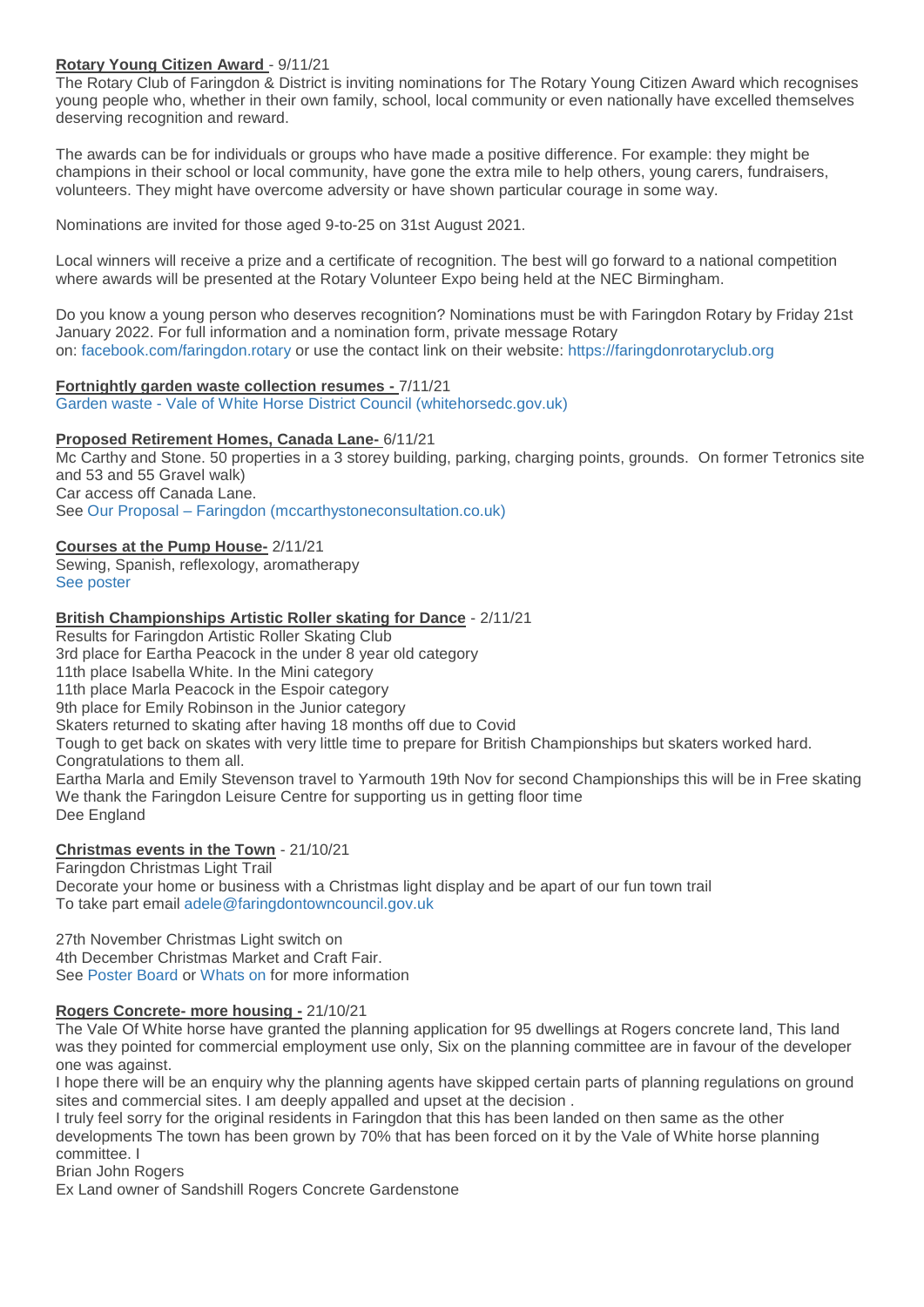# **Civil Parking enforcement starts 1/11/21 -** 20/10/21

If you want to find out more see [New civil parking enforcement \(CPE\) for Cherwell, South Oxfordshire and Vale of](https://www.oxfordshire.gov.uk/residents/roads-and-transport/parking/new-parking-enforcement-areas)  [White Horse | Oxfordshire County Council](https://www.oxfordshire.gov.uk/residents/roads-and-transport/parking/new-parking-enforcement-areas)

# **Playing with words - Soha Housing** - 16/10/212

Soha Housing has this weekend launched a major project to involve any community where Soha has homes - such as Faringdon.

'Playing with Words' is a series of professionally-led free workshops to encourage creativity on the theme of 'community' in poetry, prose or music.

Six months of in-person and online sessions with Kevin Campbell of The KCD Collective will culminate in a performance in July 2022 at Didcot's Cornerstone Arts Centre to celebrate Soha's 25th anniversary.

The invitation to get involved with 'Playing with Words' is offered in 8 languages to inspire as many people from all cultures and backgrounds as possible to participate.

Find out more and where to catch a workshop near you by calling Andrea or Liz in Soha's Resident Engagement team team on Freephone 0800 014 15 45 or emailing [ri@soha.co.uk.](mailto:ri@soha.co.uk)

[See flyer](http://weebly-file/1/4/7/6/14765418/playing_with_words.jpg)

# **Events in Faringdon -** 16/10/21

Do keep an eye on the [Poster Board-](http://weebly-link/267885977289169690) quite a few new events- Craft Fair, Art Exhibition, Fireworks, theatre

# **Young People paid feedback** - 14/10/21

I am contacting you regarding two paid opportunities that might be of interest to any young people that you work with. Both are being offered by Oxfordshire County Council and we are looking for ideas and thoughts from young people aged 14, 15, 16 and 17 years old in Oxfordshire.

The first is "Your Voice Your Views" and we are looking for feedback from young people about the nine new priorities for Oxfordshire introduced by the new cabinet. As a thank you, we'll give the young person £20 and a certificate to add to their portfolio. The link is <https://letstalk.oxfordshire.gov.uk/your-voice-your-views>

The second is "Let's talk digital" and we are looking for feedback from young people interested in helping shape the digital offering of Oxfordshire County Council, such as through websites social media and other online services. The conversation will last 30 minutes and any young people partaking can claim £10. The link

# is <https://letstalk.oxfordshire.gov.uk/lets-talk-digital-2021>

Please do pass this email onto any young people that you think would be interested! Kind Regards,

Sammi Rees

# **Pavements in Faringdon -** 12/10/21

It's really important to report issues with any of the pavements in the Market Sq ( or anywhere) you believe to be dangerous, to Oxfordshire County Council. This can be done very easily via Fix my Street . You can [send a report](https://www.fixmystreet.com/)  [from a PC](https://www.fixmystreet.com/) or easier still via the Fix my street app as your phone knows where you are, you can photograph the issue, enter your email address and simply send it off.

Do mention whether you/someone has fallen or tripped. Name supplied

# **Tree Planting on VWHDC land. New policy -** 12/10/21

....................................which outlines how we will work to protect, plant, and manage trees on the public land we own, and how we will support communities communities to apply to plant trees on our council owned land. Protecting and increasing tree cover will help to ensure that trees across our district continue to benefit residents and our environment, and will help to reduce carbon emissions by absorbing carbon from the atmosphere. To find out more, see our press release - [https://www.whitehorsedc.gov.uk/.../new-policy-to-boost.../](https://www.whitehorsedc.gov.uk/climate-emergency/new-policy-to-boost-the-planting-and-protection-of-trees-on-public-land/?fbclid=IwAR33SR7CQFj9jOuJgVLj-f6rUlAPM3G6YgfbIoFOUrCtpU4vC2Sez5J2u40) VWHDC

### **Pavements in Faringdon** - 12/10/21

I have just been made aware that the pavements in Faringdon will now not go ahead because apparently the money allocated has gone missing. If this is a fact then I would submit that this requires maximum publicity so that Faringdon residents are made aware so they can lobby their councillors to seek answers as to why the long overdue pavement repairs are now in jeopardy.

### Name supplied.

*Ed: Bethia Thomas, our Oxfordshire County Councillor, is finding out what happened. Her email is: [Bethia.Thomas@Oxfordshire.gov.uk](mailto:Bethia%20Thomas%20%3CBethia.Thomas@Oxfordshire.gov.uk%3E)*